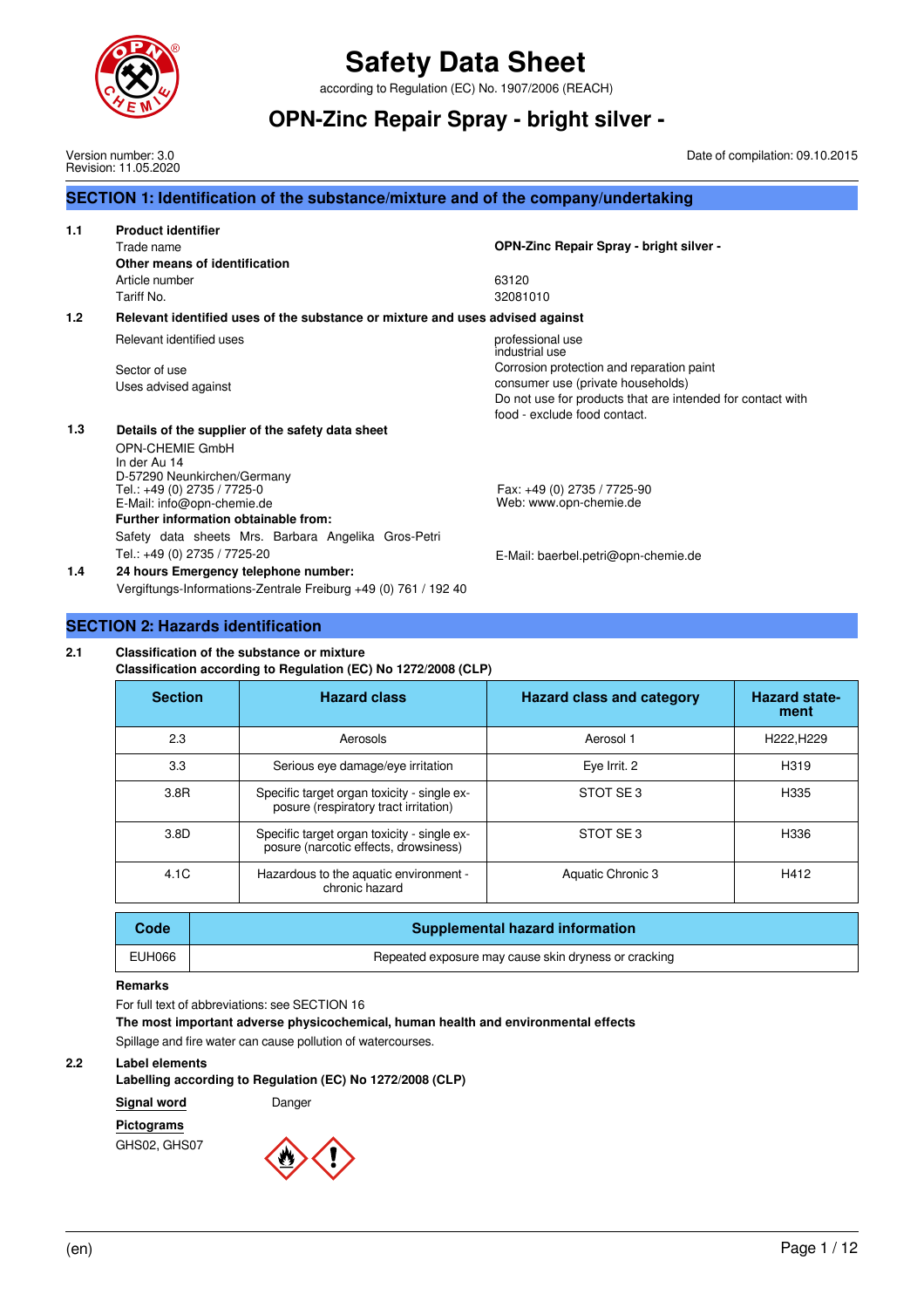according to Regulation (EC) No. 1907/2006 (REACH)

## **OPN-Zinc Repair Spray - bright silver -**

Version number: 3.0 Revision: 11.05.2020 Date of compilation: 09.10.2015

| <b>Hazard statements</b>                 |                                                                               |                                                                                                                |
|------------------------------------------|-------------------------------------------------------------------------------|----------------------------------------------------------------------------------------------------------------|
| H <sub>222</sub>                         | Extremely flammable aerosol.                                                  |                                                                                                                |
| H <sub>229</sub>                         | Pressurised container: May burst if heated.                                   |                                                                                                                |
| H319                                     | Causes serious eye irritation.                                                |                                                                                                                |
| H335                                     | May cause respiratory irritation.                                             |                                                                                                                |
| H336                                     | May cause drowsiness or dizziness.                                            |                                                                                                                |
| H412                                     | Harmful to aquatic life with long lasting effects.                            |                                                                                                                |
| <b>Precautionary statements</b>          |                                                                               |                                                                                                                |
| P <sub>101</sub>                         | If medical advice is needed, have product container or label at hand.         |                                                                                                                |
| P <sub>102</sub>                         | Keep out of reach of children.                                                |                                                                                                                |
| P210                                     |                                                                               | Keep away from heat, hot surfaces, sparks, open flames and other ignition sources. No smoking.                 |
| P <sub>211</sub>                         | Do not spray on an open flame or other ignition source.                       |                                                                                                                |
| P <sub>251</sub>                         | Do not pierce or burn, even after use.                                        |                                                                                                                |
| P <sub>260</sub>                         | Do not breathe vapours/spray.                                                 |                                                                                                                |
| P271                                     | Use only outdoors or in a well-ventilated area.                               |                                                                                                                |
| P <sub>280</sub>                         | Wear protective gloves/protective clothing/eye protection/face protection.    |                                                                                                                |
| P305+P351+P338                           | Continue rinsing.                                                             | IF IN EYES: Rinse cautiously with water for several minutes. Remove contact lenses, if present and easy to do. |
| P312                                     | Call a POISON CENTER / doctor if you feel unwell.                             |                                                                                                                |
| P410+P412                                | Protect from sunlight. Do not expose to temperatures exceeding 50 °C/ 122 °F. |                                                                                                                |
| P <sub>501</sub>                         |                                                                               | Dispose of contents / container in accordance with national regulations of the disposal.                       |
| <b>Additional labelling requirements</b> |                                                                               |                                                                                                                |
| EUH066                                   | Repeated exposure may cause skin dryness or cracking.                         |                                                                                                                |
|                                          | Buildup of explosive mixtures possible without sufficient ventilation.        |                                                                                                                |
| Hazardous ingredients for labelling      |                                                                               | Acetone<br>Hydrocarbons, C9, aromatics                                                                         |
| Othor hozarde                            |                                                                               |                                                                                                                |

#### **2.3 Other hazards**

**Results of PBT and vPvB assessment**

This mixture does not contain any substances that are assessed to be a PBT or a vPvB.

#### **SECTION 3: Composition/information on ingredients**

#### **3.1 Substances**

Not relevant (mixture).

#### **3.2 Mixtures**

|                          | Description of the mixture |                                                   | Mixture of substances listed below with nonhazardous additions |                                                                |                   |  |  |
|--------------------------|----------------------------|---------------------------------------------------|----------------------------------------------------------------|----------------------------------------------------------------|-------------------|--|--|
| <b>Name of substance</b> |                            | <b>Identifier</b>                                 | Wt%                                                            | <b>Classification acc. to GHS</b>                              | <b>Pictograms</b> |  |  |
|                          | <b>Butane</b>              | CAS No<br>106-97-8                                | $25 - 50$                                                      | Flam. Gas 1 / H220<br>Press. Gas L / H280                      |                   |  |  |
|                          |                            | EC No<br>203-448-7                                |                                                                |                                                                |                   |  |  |
|                          |                            | Index No<br>601-004-00-0                          |                                                                |                                                                |                   |  |  |
|                          |                            | REACH Reg. No<br>01-2119474691-32-<br><b>XXXX</b> |                                                                |                                                                |                   |  |  |
|                          | Acetone                    | CAS No<br>$67 - 64 - 1$                           | $10 - 25$                                                      | Flam. Liq. 2 / H225<br>Eye Irrit. 2 / H319<br>STOT SE 3 / H336 |                   |  |  |
|                          |                            | EC No<br>200-662-2                                |                                                                |                                                                |                   |  |  |
|                          |                            | REACH Reg. No<br>01-2119471330-49-                |                                                                |                                                                |                   |  |  |
|                          |                            | <b>XXXX</b><br>01-2119498062-37-<br><b>XXXX</b>   |                                                                |                                                                |                   |  |  |
|                          | Propane                    | CAS No<br>74-98-6                                 | $10 - 25$                                                      | Flam. Gas 1 / H220<br>Press. Gas L / H280                      |                   |  |  |
|                          |                            | EC No<br>200-827-9                                |                                                                |                                                                |                   |  |  |
|                          |                            | REACH Reg. No<br>01-2119486944-21-<br><b>XXXX</b> |                                                                |                                                                |                   |  |  |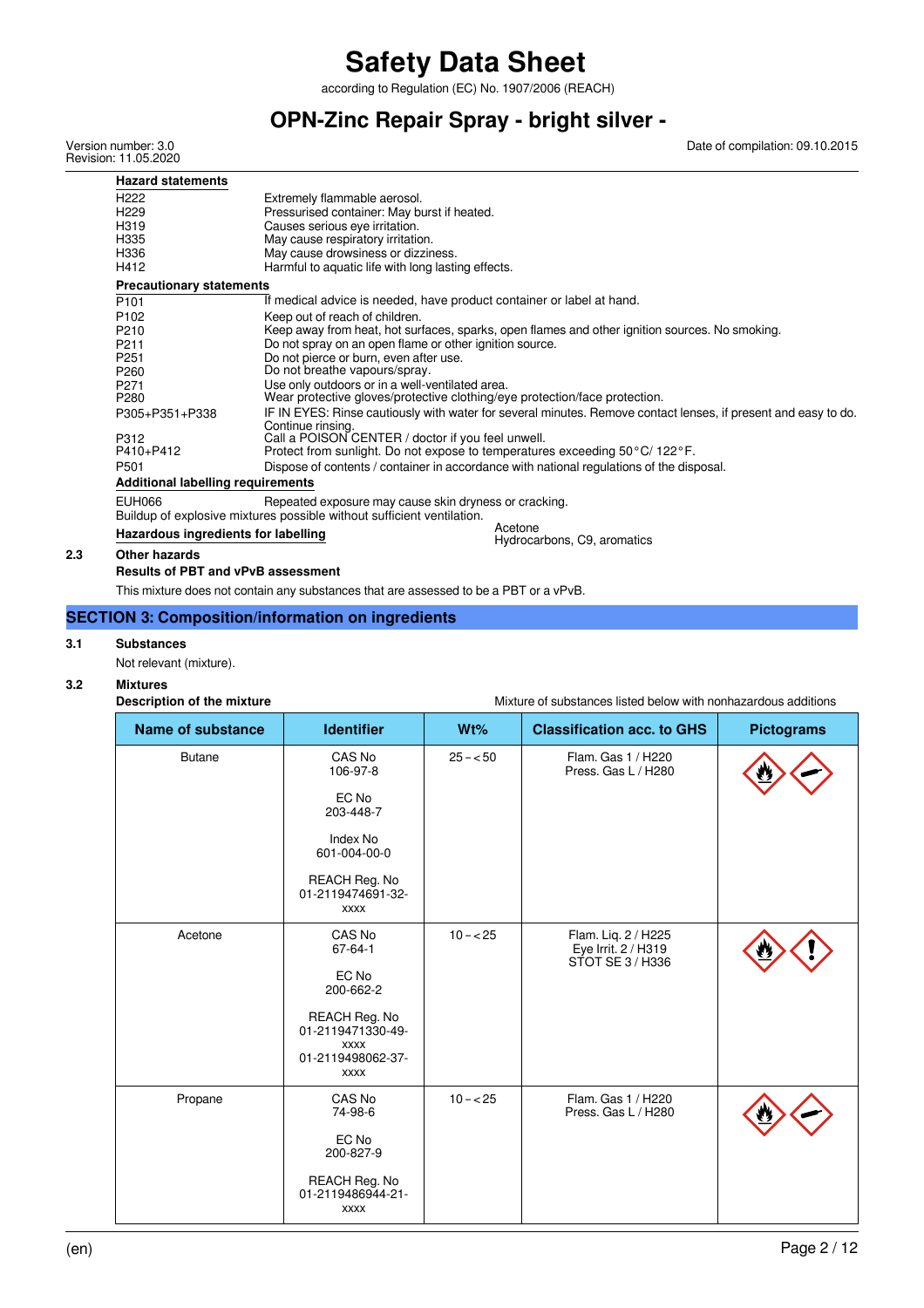according to Regulation (EC) No. 1907/2006 (REACH)

### **OPN-Zinc Repair Spray - bright silver -**

Version number: 3.0 Revision: 11.05.2020 Date of compilation: 09.10.2015

| <b>Name of substance</b>         | <b>Identifier</b>                                                                                                          | Wt%        | <b>Classification acc. to GHS</b>                                                                           | <b>Pictograms</b> |
|----------------------------------|----------------------------------------------------------------------------------------------------------------------------|------------|-------------------------------------------------------------------------------------------------------------|-------------------|
| Hydrocarbons, C9, aromat-<br>ics | EC No<br>918-668-5<br>REACH Reg. No<br>01-2119455851-35-<br><b>XXXX</b>                                                    | $5 - < 10$ | Flam. Liq. 3 / H226<br>STOT SE 3/H335<br>STOT SE 3 / H336<br>Asp. Tox. 1 / H304<br>Aquatic Chronic 2 / H411 |                   |
| Aluminium                        | CAS No<br>7429-90-5<br>EC No<br>231-072-3<br>Index No<br>013-001-00-1<br>REACH Reg. No<br>01-2119529243-45-<br><b>XXXX</b> | $1 - 5$    | Flam. Sol. 1 / H228                                                                                         |                   |
| Isobutane                        | CAS No<br>75-28-5<br>EC No<br>200-857-2<br>REACH Reg. No<br>01-2119485395-27-<br><b>XXXX</b>                               | $1 - 5$    | Flam. Gas 1 / H220<br>Press, Gas L / H280                                                                   |                   |

#### **3.3 Remarks**

For full text of abbreviations: see SECTION 16

#### **SECTION 4: First aid measures**

#### **4.1 Description of first aid measures**

#### **General notes**

Do not leave affected person unattended. Remove victim out of the danger area. Keep affected person warm, still and covered. Take off immediately all contaminated clothing. In all cases of doubt, or when symptoms persist, seek medical advice. In case of unconsciousness place person in the recovery position. Never give anything by mouth.

#### **Following inhalation**

If breathing is irregular or stopped, immediately seek medical assistance and start first aid actions. In case of respiratory tract irritation, consult a physician. Provide fresh air.

#### **Following skin contact**

Wash with plenty of soap and water.

#### **Following eye contact**

Remove contact lenses, if present and easy to do. Continue rinsing. Irrigate copiously with clean, fresh water for at least 10 minutes, holding the eyelids apart.

#### **Following ingestion**

Rinse mouth with water (only if the person is conscious). Do NOT induce vomiting.

#### **4.2 Most important symptoms and effects, both acute and delayed**

Narcotic effects.

#### **4.3 Indication of any immediate medical attention and special treatment needed**

none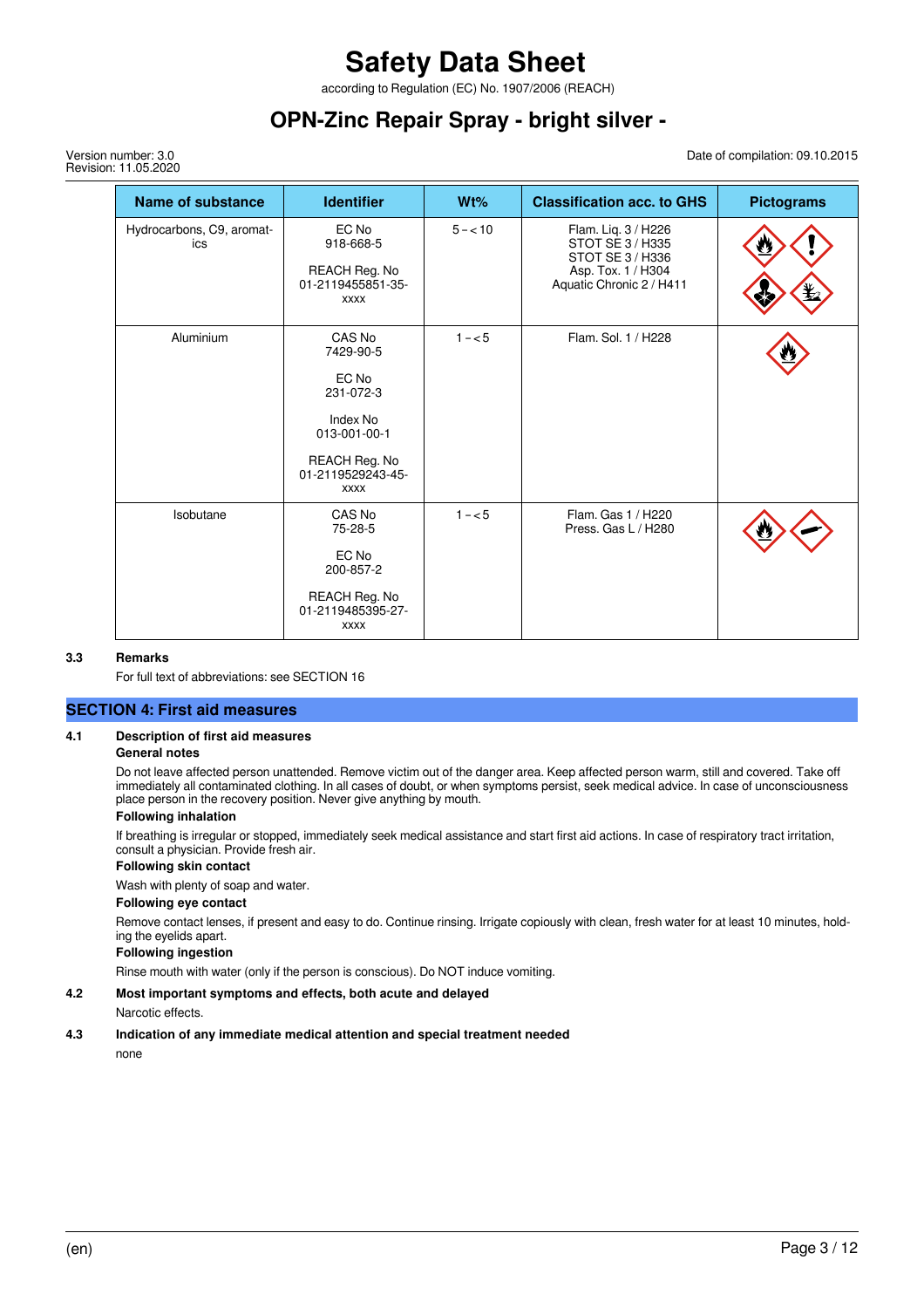according to Regulation (EC) No. 1907/2006 (REACH)

### **OPN-Zinc Repair Spray - bright silver -**

Version number: 3.0 Revision: 11.05.2020 Date of compilation: 09.10.2015

#### **SECTION 5: Firefighting measures**

#### **5.1 Extinguishing media**

**Suitable extinguishing media** Water spray. BC-powder. **Unsuitable extinguishing media** Water jet.

#### **5.2 Special hazards arising from the substance or mixture**

In case of insufficient ventilation and/or in use, may form flammable/explosive vapour-air mixture.

### **Hazardous combustion products**

Nitrogen oxides (NOx). Carbon monoxide (CO). Carbon dioxide (CO2).

#### **5.3 Advice for firefighters**

In case of fire and/or explosion do not breathe fumes. Co-ordinate firefighting measures to the fire surroundings. Do not allow firefighting water to enter drains or water courses. Collect contaminated firefighting water separately. Fight fire with normal precautions from a reasonable distance.

#### **SECTION 6: Accidental release measures**

#### **6.1 Personal precautions, protective equipment and emergency procedures**

**For non-emergency personnel** Remove persons to safety. **For emergency responders**

Wear breathing apparatus if exposed to vapours/dust/spray/gases.

**6.2 Environmental precautions**

Keep away from drains, surface and ground water. Retain contaminated washing water and dispose of it.

#### **6.3 Methods and material for containment and cleaning up**

**Advice on how to contain a spill**

Covering of drains.

#### **Other information relating to spills and releases**

Place in appropriate containers for disposal. Ventilate affected area.

#### **6.4 Reference to other sections**

Hazardous combustion products: see section 5. Personal protective equipment: see section 8. Incompatible materials: see section 10. Disposal considerations: see section 13.

#### **SECTION 7: Handling and storage**

#### **7.1 Precautions for safe handling**

#### **Recommendations**

**Measures to prevent fire as well as aerosol and dust generation**

Use local and general ventilation. Use only in well-ventilated areas.

#### **Advice on general occupational hygiene**

Wash hands after use. Do not eat, drink and smoke in work areas. Remove contaminated clothing and protective equipment before entering eating areas. Never keep food or drink in the vicinity of chemicals. Never place chemicals in containers that are normally used for food or drink. Keep away from food, drink and animal feedingstuffs.

**7.2 Conditions for safe storage, including any incompatibilities Managing of associated risks Storage class (LGK)**

 $2B$ 

#### **• Flammability hazards**

Do not spray on an open flame or other ignition source. Protect from sunlight. **Consideration of other advice • Packaging compatibilities**

Only packagings which are approved (e.g. acc. to ADR) may be used.

#### **7.3 Specific end use(s)**

No further relevant information available.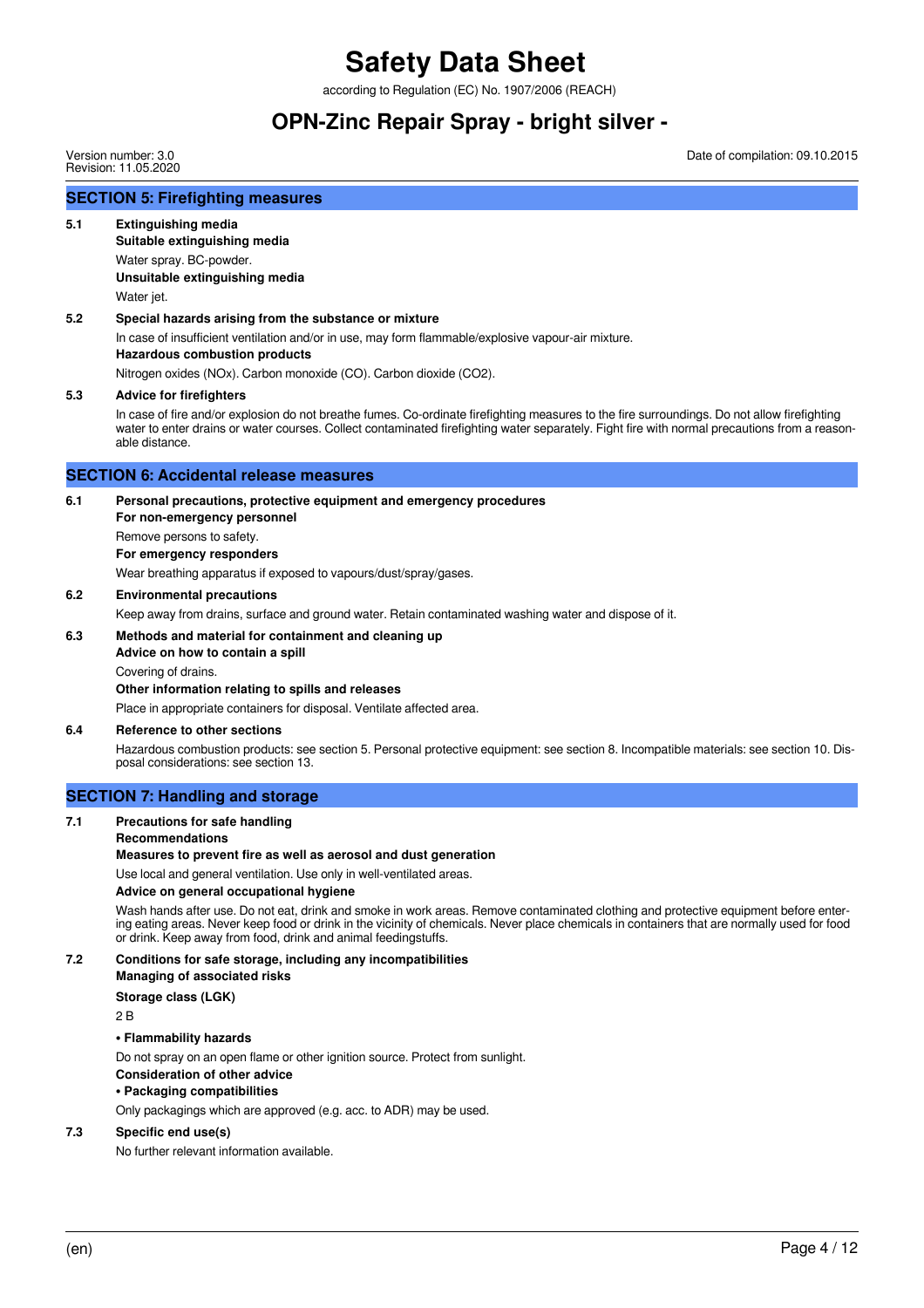according to Regulation (EC) No. 1907/2006 (REACH)

### **OPN-Zinc Repair Spray - bright silver -**

Version number: 3.0 Revision: 11.05.2020

#### Date of compilation: 09.10.2015

#### **SECTION 8: Exposure controls/personal protection**

#### **8.1 Control parameters**

### **National limit values**

| Occupational exposure limit values (Workplace Exposure Limits) |                                                                   |               |                 |                     |                           |                      |                                     |                    |  |
|----------------------------------------------------------------|-------------------------------------------------------------------|---------------|-----------------|---------------------|---------------------------|----------------------|-------------------------------------|--------------------|--|
| Coun-<br>try                                                   | <b>Name of agent</b>                                              | <b>CAS No</b> | Identi-<br>fier | <b>TWA</b><br>[ppm] | <b>TWA</b><br>[mg/m $3$ ] | <b>STEL</b><br>[ppm] | <b>STEL</b><br>[mg/m <sup>3</sup> ] | <b>Source</b>      |  |
| <b>DE</b>                                                      | <b>Butane</b>                                                     | 106-97-8      | <b>AGW</b>      | 1.000               | 2.400                     | 4.000                | 9.600                               | <b>TRGS</b><br>900 |  |
| <b>DE</b>                                                      | (Z)-N-Methyl-N-(1-oxo-<br>9-octadecenyl)glycin<br>(Oleylsarkosin) | 110-25-8      | <b>AGW</b>      |                     | 0,05                      |                      | 0,1                                 | <b>TRGS</b><br>900 |  |
| DE                                                             | Oleoyl sarcosine                                                  | 110-25-8      | <b>MAK</b>      |                     | 0,1                       |                      | 0,2                                 | <b>DFG</b>         |  |
| <b>DE</b>                                                      | Acetone                                                           | 67-64-1       | <b>AGW</b>      | 500                 | 1.200                     | 1.000                | 2.400                               | <b>TRGS</b><br>900 |  |
| <b>DE</b>                                                      | Propane                                                           | 74-98-6       | <b>AGW</b>      | 1.000               | 1.800                     | 4.000                | 7.200                               | <b>TRGS</b><br>900 |  |
| <b>DE</b>                                                      | Aluminium                                                         | 7429-90-5     | <b>MAK</b>      |                     | 1,5                       |                      |                                     | <b>DFG</b>         |  |
| DE.                                                            | Aluminium                                                         | 7429-90-5     | <b>MAK</b>      |                     | 4                         |                      |                                     | <b>DFG</b>         |  |
| DE.                                                            | Isobutane                                                         | 75-28-5       | <b>AGW</b>      | 1.000               | 2.400                     | 4.000                | 9.600                               | <b>TRGS</b><br>900 |  |
| EU                                                             | Acetone                                                           | 67-64-1       | <b>IOELV</b>    | 500                 | 1.210                     |                      |                                     | 2000/39/<br>EC     |  |

**Notation**

Short-term exposure limit: a limit value above which exposure should not occur and which is related to a 15-minute period (unless otherwise specified)

TWA Time-weighted average (long-term exposure limit): measured or calculated in relation to a reference period of 8 hours timeweighted average (unless otherwise specified)

#### **Biological limit values**

| <b>Biological limit values</b> |                  |                  |               |                   |         |                 |  |  |  |
|--------------------------------|------------------|------------------|---------------|-------------------|---------|-----------------|--|--|--|
| Coun-<br>try                   | Name of agent    | <b>Parameter</b> | Nota-<br>tion | <b>Identifier</b> | Value   | <b>Source</b>   |  |  |  |
| DE                             | Acetone          | Acetone          |               | <b>BLV</b>        | 80 mg/l | <b>TRGS 903</b> |  |  |  |
| DE.                            | <b>Aluminium</b> | <b>Aluminium</b> | Crea          | <b>BAT</b>        | 60 µg/g | <b>DFG</b>      |  |  |  |

**Notation**

crea Creatinine

#### **Relevant DNELs/DMELs/PNECs and other threshold levels Relevant DNELs of components of the mixture**

| Relevant DNELs of components of the mixture |               |               |                           |                                                   |                   |                                 |  |  |
|---------------------------------------------|---------------|---------------|---------------------------|---------------------------------------------------|-------------------|---------------------------------|--|--|
| Name of sub-<br>stance                      | <b>CAS No</b> | End-<br>point | <b>Threshold</b><br>level | <b>Protection goal,</b><br>route of expos-<br>ure | Used in           | <b>Exposure time</b>            |  |  |
| Hydrocarbons, C9,<br>aromatics              |               | <b>DNEL</b>   | 150 mg/m $^3$             | Human, inhalatory                                 | Worker (industry) | Chronic - system-<br>ic effects |  |  |
| Hydrocarbons, C9,<br>aromatics              |               | <b>DNEL</b>   | 25 mg/kg<br>bw/day        | Human, dermal                                     | Worker (industry) | Chronic - system-<br>ic effects |  |  |
| Aluminium                                   | 7429-90-5     | DNEL          | 3,72 mg/m <sup>3</sup>    | Human, inhalatory                                 | Worker (industry) | Chronic - local ef-<br>fects    |  |  |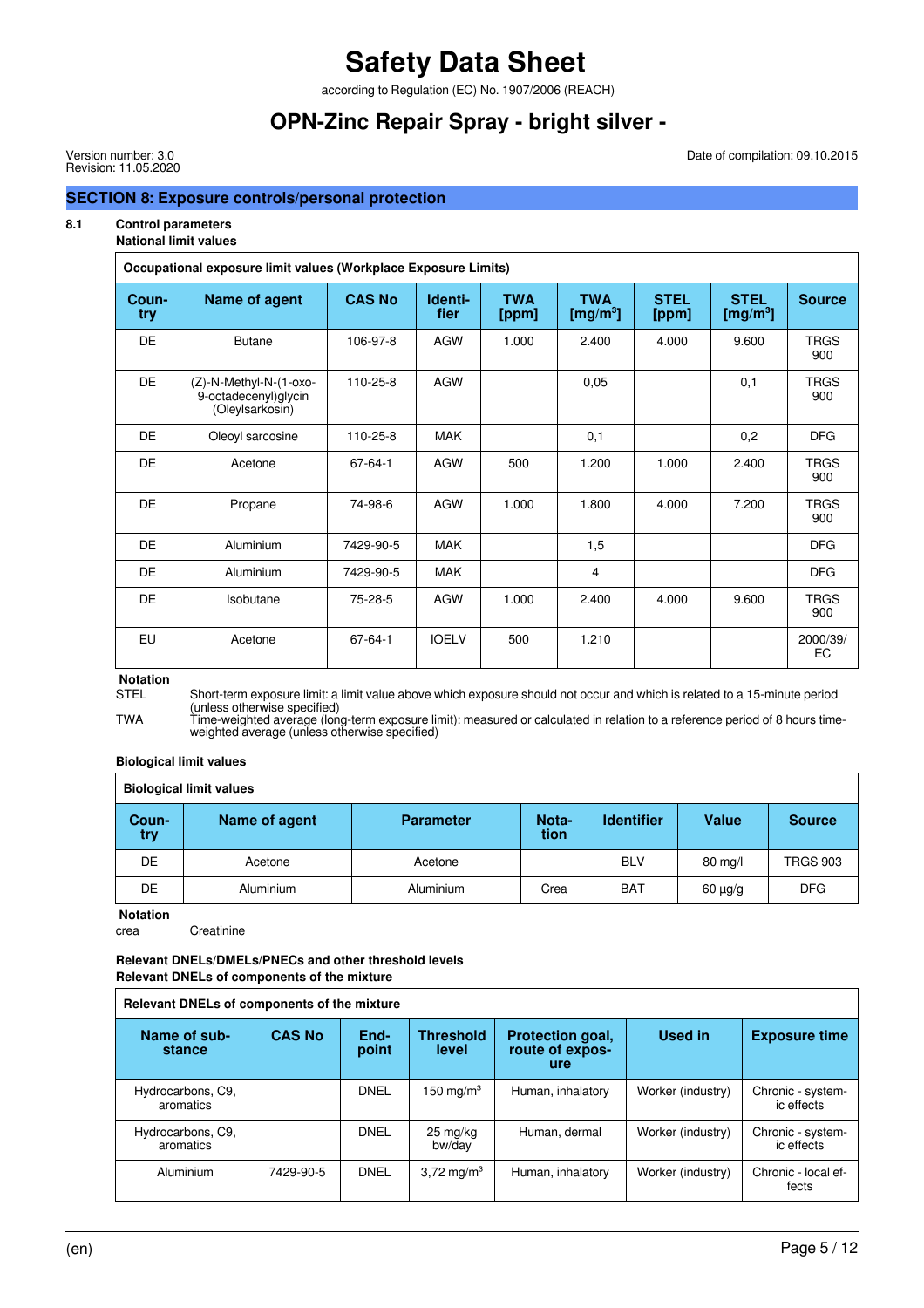according to Regulation (EC) No. 1907/2006 (REACH)

### **OPN-Zinc Repair Spray - bright silver -**

Version number: 3.0 Revision: 11.05.2020 Date of compilation: 09.10.2015

#### **Relevant PNECs of components of the mixture**

| Relevant PNECs of components of the mixture |               |               |                           |                   |                                            |                                 |  |  |
|---------------------------------------------|---------------|---------------|---------------------------|-------------------|--------------------------------------------|---------------------------------|--|--|
| Name of sub-<br>stance                      | <b>CAS No</b> | End-<br>point | <b>Threshold</b><br>level | <b>Organism</b>   | <b>Environment-</b><br>al compart-<br>ment | <b>Exposure time</b>            |  |  |
| Acetone                                     | $67 - 64 - 1$ | <b>PNEC</b>   | $100 \frac{mg}{l}$        | Microorganisms    | Sewage treat-<br>ment plant (STP)          | Short-term (single<br>instance) |  |  |
| Acetone                                     | $67 - 64 - 1$ | <b>PNEC</b>   | $21 \frac{mg}{l}$         | Aquatic organisms | Water                                      | Intermittent re-<br>lease       |  |  |
| Aluminium                                   | 7429-90-5     | <b>PNEC</b>   | $74.9\frac{\mu g}{\mu}$   | Aquatic organisms | Freshwater                                 | Short-term (single<br>instance) |  |  |
| Aluminium                                   | 7429-90-5     | <b>PNEC</b>   | $20 \frac{mg}{l}$         | Microorganisms    | Sewage treat-<br>ment plant (STP)          | Short-term (single<br>instance) |  |  |

#### **8.2 Exposure controls**

**Appropriate engineering controls**

General ventilation.

#### **Individual protection measures (personal protective equipment)**

#### **Eye/face protection**

Do not spray in eyes. If required use tight-fitting goggles.

**Skin protection**

#### **Hand protection**

Wear suitable gloves.

#### **Type of material**

IIR: isobutene-isoprene (butyl) rubber.

#### **Material thickness**

 $\sim$  0.7 mm

#### **Other protection measures**

Take recovery periods for skin regeneration. Preventive skin protection (barrier creams/ointments) is recommended. Wash hands thoroughly after handling.

#### **Respiratory protection**

Operate if possible out of doors or in a well-ventilated place. In case of inadequate ventilation wear respiratory protection. Type: A-P2 (combined filters against particles and organic gases and vapours, colour code: Brown/White).

#### **Environmental exposure controls**

Use appropriate container to avoid environmental contamination. Keep away from drains, surface and ground water.

#### **SECTION 9: Physical and chemical properties**

#### **9.1 Information on basic physical and chemical properties**

**Appearance** Physical state **Aerosol** (Spray aerosol) Colour Silver Silver Silver Silver Silver Silver Silver Silver Silver Silver Silver Silver Silver Silver Silver Odour **Product specific Other safety parameters** Initial boiling point and boiling range Not applicable, as aerosol.\* Flash point **Flash point**  $\blacksquare$  The set of the set of the set of the Not applicable, as aerosol.\* Explosive limits

• Lower explosion limit (LEL) 3 vol%

• Upper explosion limit (UEL) 15 vol% Vapour pressure 3,8 bar at 20 °C

#### Density 0,67 g

Water solubility **Insoluble** Viscosity **Not relevant** (Aerosol)

Flammability (solid, gas) Flammable aerosol in accordance with GHS criteria

6,8 bar at 50 °C

0,67 $9/cm<sub>3</sub>$  at 20 °C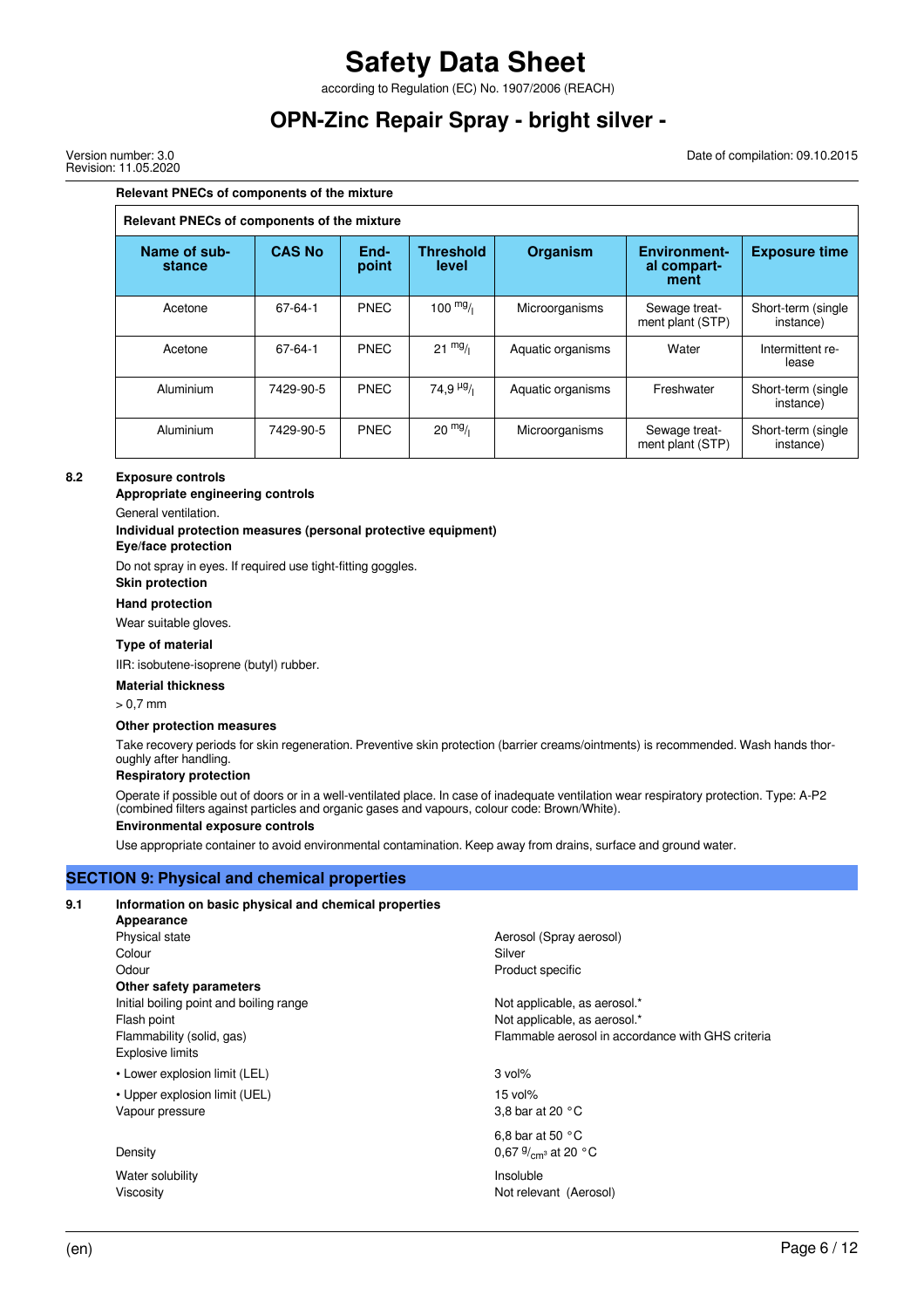according to Regulation (EC) No. 1907/2006 (REACH)

### **OPN-Zinc Repair Spray - bright silver -**

Version number: 3.0 Revision: 11.05.2020 Date of compilation: 09.10.2015

#### **9.2 Other information**

\* The finished mixture in an aerosol container is formed after addition of propellant. Several details are not measurable in an hermetic closed, pressurized container.

#### **SECTION 10: Stability and reactivity**

#### **10.1 Reactivity**

Concerning incompatibility: see below "Conditions to avoid" and "Incompatible materials". The mixture contains reactive substance(s). Risk of ignition.

**10.2 Chemical stability**

See below "Conditions to avoid".

**10.3 Possibility of hazardous reactions**

No known hazardous reactions.

#### **10.4 Conditions to avoid**

Do not spray on an open flame or other ignition source. Keep away from heat. **Hints to prevent fire or explosion**

Protect from sunlight.

**Physical stresses which might result in a hazardous situation and have to be avoided** High temperatures.

#### **10.5 Incompatible materials**

Oxidisers.

#### **10.6 Hazardous decomposition products**

Reasonably anticipated hazardous decomposition products produced as a result of use, storage, spill and heating are not known. Hazardous combustion products: see section 5.

#### **SECTION 11: Toxicological information**

#### **11.1 Information on toxicological effects**

Test data are not available for the complete mixture.

#### **Classification procedure**

The method for classification of the mixture is based on ingredients of the mixture (additivity formula).

#### **Classification according to GHS (1272/2008/EC, CLP)**

**Acute toxicity**

Shall not be classified as acutely toxic.

| Acute toxicity estimate (ATE) of components of the mixture                |           |                       |                               |  |  |
|---------------------------------------------------------------------------|-----------|-----------------------|-------------------------------|--|--|
| <b>CAS No</b><br>Name of substance<br><b>ATE</b><br><b>Exposure route</b> |           |                       |                               |  |  |
| Aluminium                                                                 | 7429-90-5 | Inhalation: dust/mist | $0.888$ <sup>mg</sup> / $/4h$ |  |  |

#### **Skin corrosion/irritation**

Shall not be classified as corrosive/irritant to skin.

**Serious eye damage/eye irritation**

Causes serious eye irritation.

#### **Respiratory or skin sensitisation**

Shall not be classified as a respiratory or skin sensitiser.

**Germ cell mutagenicity**

Shall not be classified as germ cell mutagenic.

#### **Carcinogenicity**

Shall not be classified as carcinogenic.

#### **Reproductive toxicity**

Shall not be classified as a reproductive toxicant.

#### **• Specific target organ toxicity - single exposure**

May cause respiratory irritation. May cause drowsiness or dizziness.

#### **• Specific target organ toxicity - repeated exposure**

Shall not be classified as a specific target organ toxicant (repeated exposure).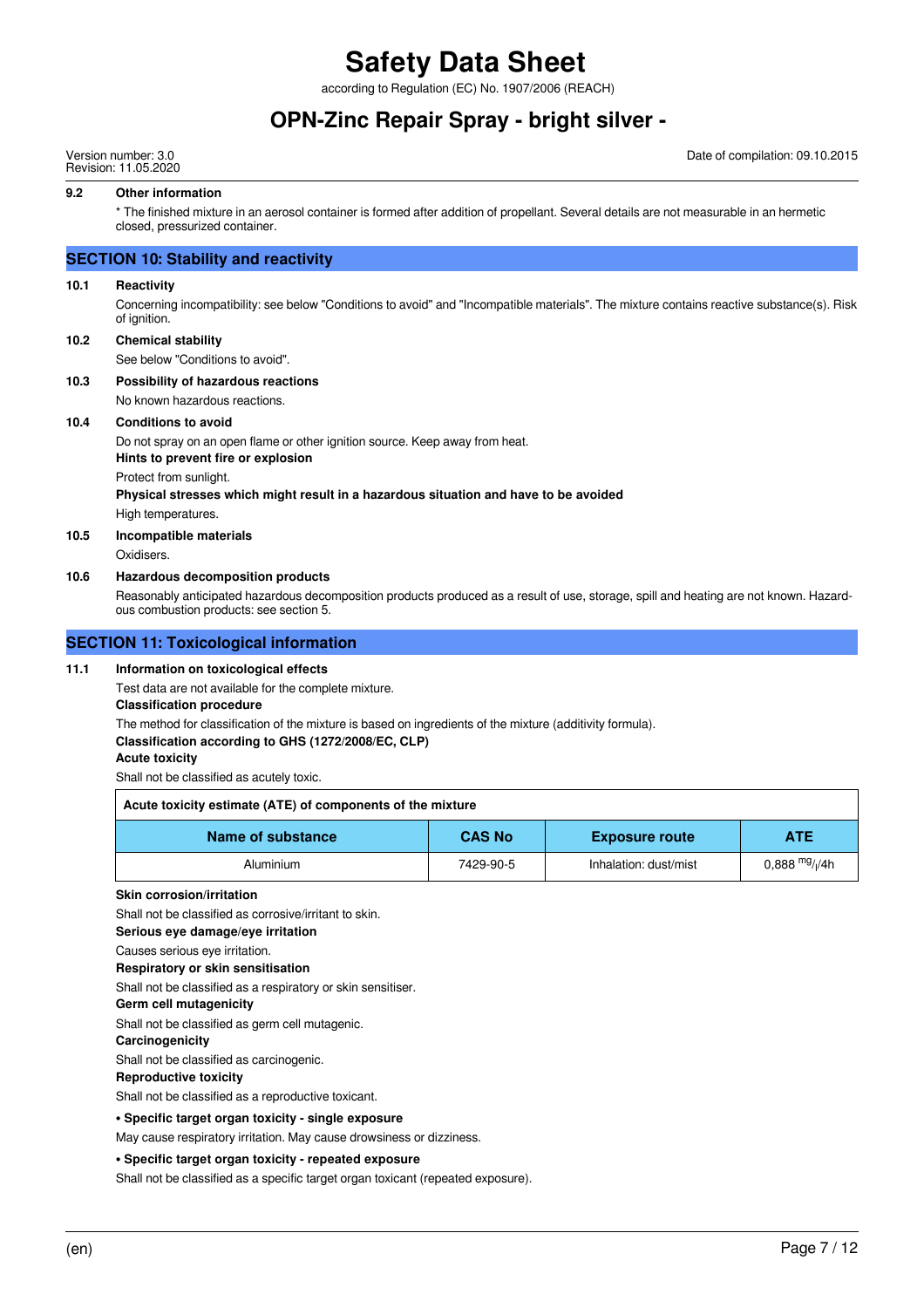according to Regulation (EC) No. 1907/2006 (REACH)

### **OPN-Zinc Repair Spray - bright silver -**

Version number: 3.0 Revision: 11.05.2020

#### **Aspiration hazard**

Shall not be classified as presenting an aspiration hazard.

#### **Other information**

Repeated exposure may cause skin dryness or cracking.

#### **SECTION 12: Ecological information**

#### **12.1 Toxicity**

Harmful to aquatic life with long lasting effects.

Ordinance on systems for handling water-polluting substances (Ordinance on facilities for handling substances hazardous to water) (AwSV): WGK (Germany) 2, obviously hazardous to water

| Aquatic toxicity (chronic) of components of the mixture |               |                 |             |                       |                         |  |  |  |  |
|---------------------------------------------------------|---------------|-----------------|-------------|-----------------------|-------------------------|--|--|--|--|
| Name of substance                                       | <b>CAS No</b> | <b>Endpoint</b> | Value       | <b>Species</b>        | <b>Exposure</b><br>time |  |  |  |  |
| Acetone                                                 | 67-64-1       | EC50            | 61,15 $9/1$ | Microorganisms        | 30 min                  |  |  |  |  |
| Hydrocarbons, C9, aro-<br>matics                        |               | EL50            | 4,1 $mg/$   | Aquatic invertebrates | 24 h                    |  |  |  |  |
| Hydrocarbons, C9, aro-<br>matics                        |               | <b>EC50</b>     | $>99$ mg/   | Microorganisms        | $10 \text{ min}$        |  |  |  |  |

#### **12.2 Persistence and degradability**

| Degradability of components of the mixture |               |                              |                            |      |               |               |
|--------------------------------------------|---------------|------------------------------|----------------------------|------|---------------|---------------|
| Name of sub-<br>stance                     | <b>CAS No</b> | <b>Process</b>               | <b>Degradation</b><br>rate | Time | <b>Method</b> | <b>Source</b> |
| Acetone                                    | 67-64-1       | Carbon dioxide<br>generation | 90.9%                      | 28 d |               |               |
| Hydrocarbons,<br>C9, aromatics             |               | Oxygen deple-<br>tion        | 30.9%                      | 2 d  |               | <b>ECHA</b>   |

#### **12.3 Bioaccumulative potential**

| Bioaccumulative potential of components of the mixture |               |            |                           |                 |
|--------------------------------------------------------|---------------|------------|---------------------------|-----------------|
| Name of substance                                      | <b>CAS No</b> | <b>BCF</b> | Log KOW                   | <b>BOD5/COD</b> |
| <b>Butane</b>                                          | 106-97-8      |            | 1,09 (pH value: 7, 20 °C) |                 |
| Acetone                                                | 67-64-1       |            | $-0.24$                   |                 |
| Propane                                                | 74-98-6       |            | 1,09 (pH value: 7, 20 °C) |                 |
| Isobutane                                              | 75-28-5       |            | 1,09 (pH value: 7, 20 °C) |                 |

#### **12.4 Mobility in soil**

Data are not available.

#### **12.5 Results of PBT and vPvB assessment**

Data are not available.

#### **12.6 Other adverse effects**

**Endocrine disrupting potential** None of the ingredients are listed.

Date of compilation: 09.10.2015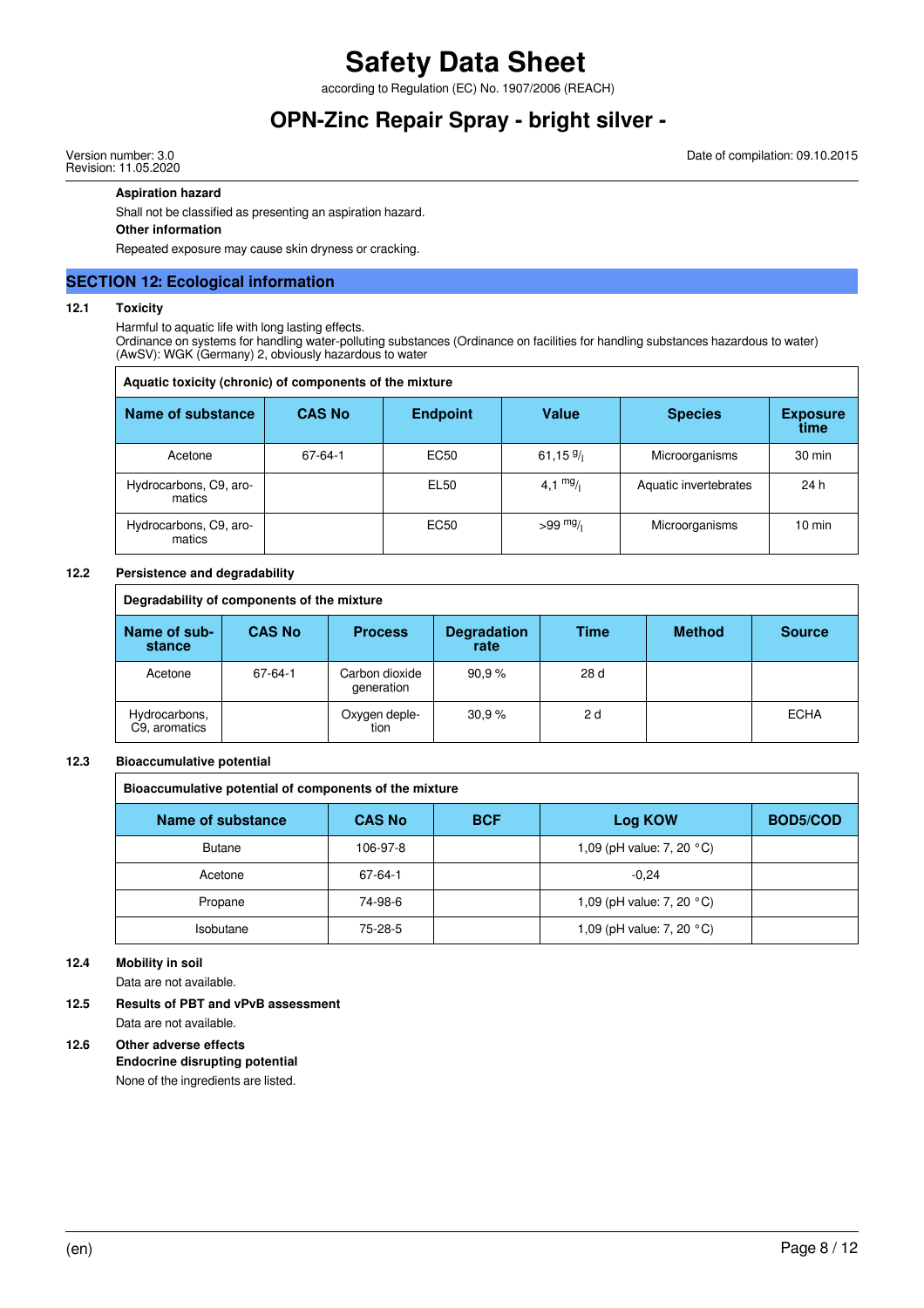according to Regulation (EC) No. 1907/2006 (REACH)

### **OPN-Zinc Repair Spray - bright silver -**

**SECTION 13: Disposal considerations**

**13.1 Waste treatment methods**

Version number: 3.0 Revision: 11.05.2020

**Sewage disposal-relevant information** Do not empty into drains. Avoid release to the environment. Refer to special instructions/safety data sheets. **Waste treatment of containers/packagings** It is a dangerous waste; only packagings which are approved (e.g. acc. to ADR) may be used. Completely emptied packages can be recycled. Handle contaminated packages in the same way as the substance itself. **Relevant provisions relating to waste List of wastes** 15 01 04 Metallic packaging 15 01 10 Packaging containing residues of or contaminated by dangerous substances 16 05 04 Containing hazardous gases in pressure containers (including halons) **Remarks** Please consider the relevant national or regional provisions. Waste shall be separated into the categories that can be handled separately by the local or national waste management facilities. **SECTION 14: Transport information 14.1 UN number** 1950 14.2 UN proper shipping name **AEROSOLS 14.3 Transport hazard class(es) Class** 2 (Gases) (Aerosol) **Subsidiary risk(s)** 2.1 (Flammable) **14.4 Packing group 14.4 Packing group Not assigned to a packing group** 14.5 **Environmental hazards Non-environmentally hazardous acc. to the dangerous goods regu**lations **14.6 Special precautions for user** Provisions for dangerous goods (ADR) should be complied within the premises. **14.7 Transport in bulk according to Annex II of MARPOL and the IBC Code** The cargo is not intended to be carried in bulk. **Information for each of the UN Model Regulations Transport of dangerous goods by road, rail and inland waterway (ADR/RID/ADN) UN number** 1950 **Proper shipping name** AEROSOLS **Class** 2 **Classification code** 5F **Danger label(s)** 2.1 **Special provisions (SP)** 190, 327, 344, 625 **Excepted quantities (EQ)** E0 **Limited quantities (LQ)** 1 L **Transport category (TC)** 2 **Tunnel restriction code (TRC)** D **International Maritime Dangerous Goods Code (IMDG) UN number** 1950 **Proper shipping name** AEROSOLS **Class** 2.1 **Marine pollutant Danger label(s)** 2.1 **Special provisions (SP)** 63, 190, 277, 327, 344, 959 **Excepted quantities (EQ)** E0 **Limited quantities (LQ)** 1 L **EmS** F-D, S-U

Date of compilation: 09.10.2015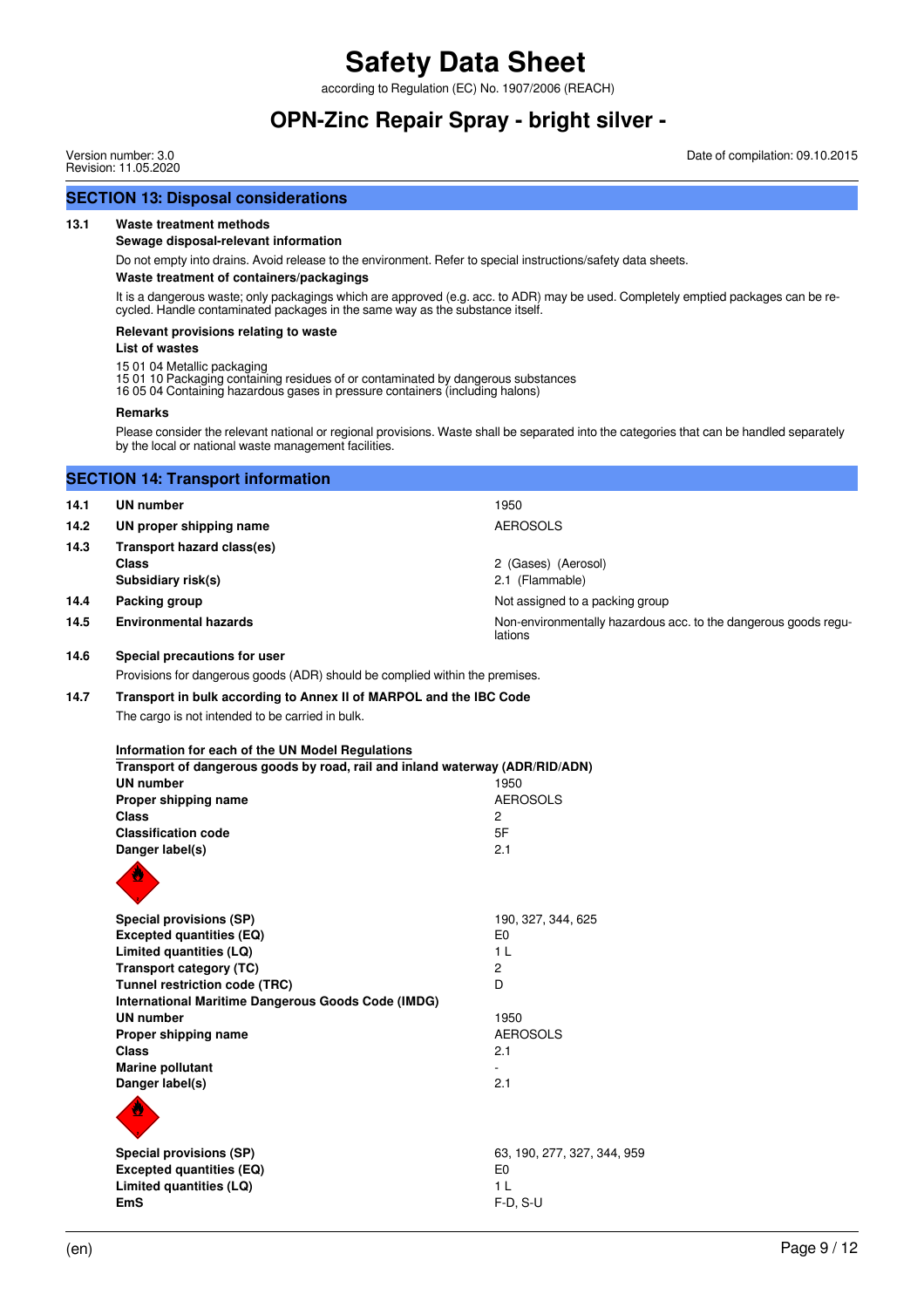according to Regulation (EC) No. 1907/2006 (REACH)

### **OPN-Zinc Repair Spray - bright silver -**

**Stowage category** - **International Civil Aviation Organization (ICAO-IATA/DGR) UN number** 1950 **Proper shipping name Aerosols**, flammable **Class** 2.1 **Danger label(s)** 2.1 **Special provisions (SP)** A145, A167 **Excepted quantities (EQ)** E0 **Limited quantities (LQ)** 30 kg **SECTION 15: Regulatory information 15.1 Safety, health and environmental regulations/legislation specific for the substance or mixture Relevant provisions of the European Union (EU) Restrictions according to REACH, Annex XVII** none of the ingredients are listed **List of substances subject to authorisation (REACH, Annex XIV)/SVHC - candidate list** none of the ingredients are listed **Directive 75/324/EEC relating to aerosol dispensers Classification of the gas/aerosol** Extremely flammable Labelling **Labelling Pressurized container: may burst if heated. Keep out of reach of children. Keep away** from heat, hot surfaces, sparks, open flames and other ignition sources. No smoking. Do not pierce or burn, even after use. Protect from sunlight. Do not expose to temperatures exceeding 50 °C. **Additional information Deco-Paint Directive (2004/42/EC) VOC content** 91,2 %  $6119/$ The maximum content of VOC of the product in a ready to use condition Version number: 3.0 Revision: 11.05.2020 Date of compilation: 09.10.2015

| <b>Maximum VOC content limit</b> |                            |           |             |         |
|----------------------------------|----------------------------|-----------|-------------|---------|
| <b>Product category</b>          | <b>Product subcategory</b> | Coating   | <b>Type</b> | VOC q/l |
| Vehicle refinishing<br>products  | Special finishes           | All types |             | 840     |

#### **Directive on industrial emissions (VOCs, 2010/75/EU)**

**VOC content** 91,76 %

**Directive 2011/65/EU on the restriction of the use of certain hazardous substances in electrical and electronic equipment (RoHS) - Annex II**

none of the ingredients are listed

**Directive 2000/60/EC establishing a framework for Community action in the field of water policy (WFD)**

none of the ingredients are listed

**National regulations (Germany)**

**Ordinance on systems for handling water-polluting substances (Ordinance on facilities for handling substances hazardous to water)(AwSV)**

**Water hazard class** 2 (obviously hazardous to water)

**Technical instructions on air quality control (Germany)**

| <b>Number</b> | <b>Group of substances</b> | Class | Conc.         | <b>Mass flow</b>                   | Mass con-<br>centration | <b>Notation</b> |
|---------------|----------------------------|-------|---------------|------------------------------------|-------------------------|-----------------|
| 5.2.5         | Organic substances         |       | $\geq$ 25 wt% | $0,5$ <sup>kg</sup> / <sub>h</sub> | 50 $mg/m3$              |                 |

**Notation**

3) A total mass flow of 0.50 kg/h or a total mass concentration of 50 mg/m<sup>3</sup>, each of which to be indicated as total carbon, shall not be exceeded (except organic particulate matter)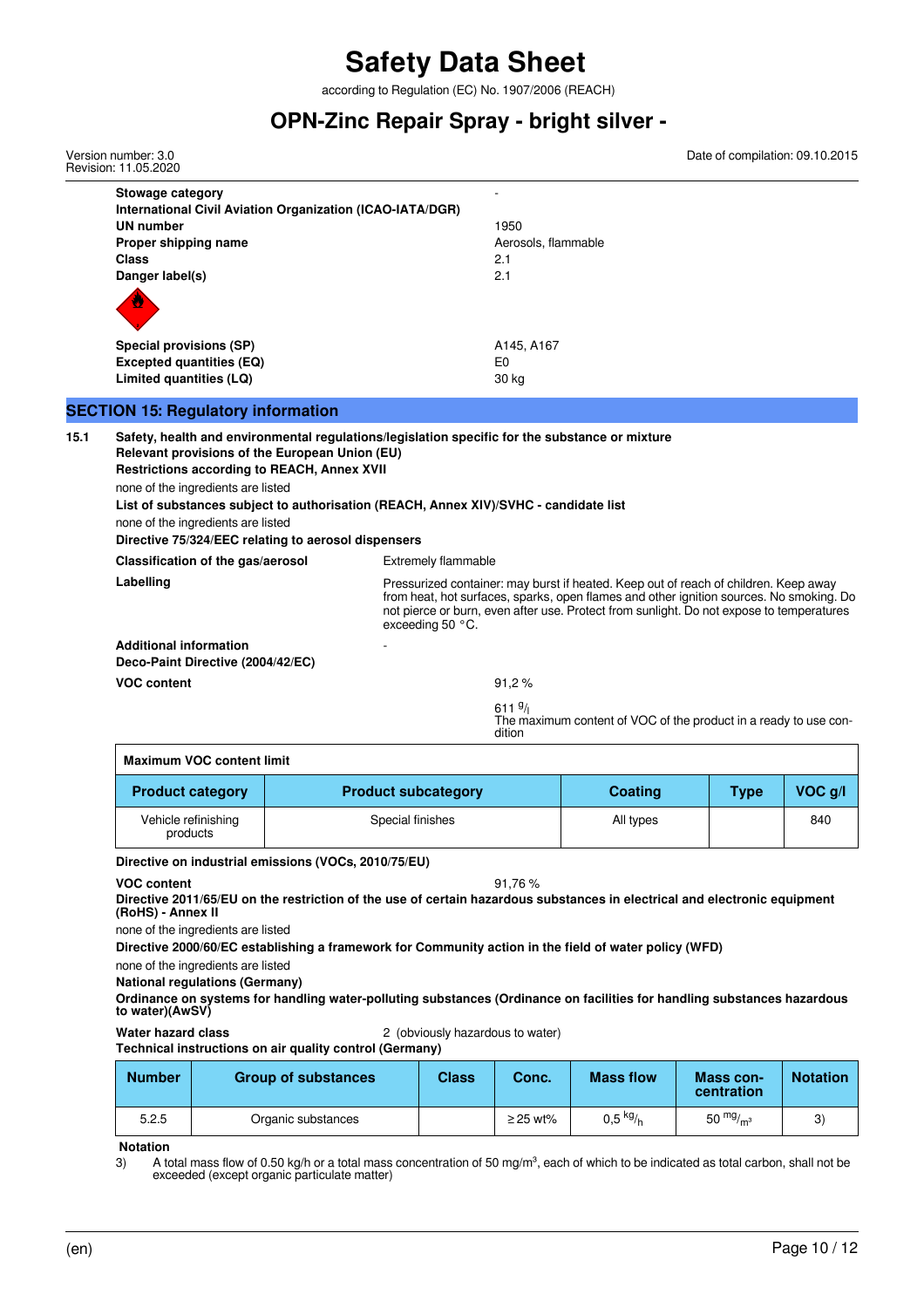according to Regulation (EC) No. 1907/2006 (REACH)

## **OPN-Zinc Repair Spray - bright silver -**

Version number: 3.0 Revision: 11.05.2020 Date of compilation: 09.10.2015

#### **Storage of hazardous substances in non-stationary containers (TRGS 510) (Germany)**

**Storage class (LGK)** 2 B (Aerosol dispensers and lighters)

#### **National inventories**

|  | 2 B (Aerosol dispensers and lighters) |  |
|--|---------------------------------------|--|
|--|---------------------------------------|--|

| <b>Country</b> | Inventory         | <b>Status</b>                  |
|----------------|-------------------|--------------------------------|
| EU             | <b>REACH Reg.</b> | Not all ingredients are listed |

**Legend**

REACH Reg. REACH registered substances

#### **15.2 Chemical Safety Assessment**

Chemical safety assessments for substances in this mixture were not carried out.

#### **SECTION 16: Other information**

#### **Abbreviations and acronyms**

| 2000/39/EC                 | Commission Directive establishing a first list of indicative occupational exposure limit values in implementation of<br>Council Directive 98/24/EC.                                                                       |
|----------------------------|---------------------------------------------------------------------------------------------------------------------------------------------------------------------------------------------------------------------------|
| ADN                        | Accord européen relatif au transport international des marchandises dangereuses par voies de navigation intérieures<br>(European Agreement concerning the International Carriage of Dangerous Goods by Inland Waterways). |
| ADR                        | Accord européen relatif au transport international des marchandises dangereuses par route (European Agreement<br>concerning the International Carriage of Dangerous Goods by Road).                                       |
| AGW                        | Workplace exposure limit.                                                                                                                                                                                                 |
| Aquatic Chronic            | Hazardous to the aquatic environment - chronic hazard.                                                                                                                                                                    |
| Asp. Tox.                  | Aspiration hazard.                                                                                                                                                                                                        |
| ATE                        | Acute Toxicity Estimate.                                                                                                                                                                                                  |
| <b>BCF</b>                 | Bioconcentration factor.                                                                                                                                                                                                  |
| <b>BOD</b>                 | Biochemical Oxygen Demand.                                                                                                                                                                                                |
| CAS                        | Chemical Abstracts Service (service that maintains the most comprehensive list of chemical substances).                                                                                                                   |
| <b>CLP</b>                 | Regulation (EC) No 1272/2008 on classification, labelling and packaging of substances and mixtures.                                                                                                                       |
| COD                        | Chemical oxygen demand.                                                                                                                                                                                                   |
| <b>DFG</b>                 | Deutsche Forschungsgemeinschaft MAK-und BAT-Werte-Liste, Senatskommission zur Prüfung                                                                                                                                     |
|                            | gesundheitsschädlicher Arbeitsstoffe, Wiley-VCH, Weinheim.                                                                                                                                                                |
| <b>DGR</b>                 | Dangerous Goods Regulations (see IATA/DGR).                                                                                                                                                                               |
| DMEL                       | Derived Minimal Effect Level.                                                                                                                                                                                             |
| <b>DNEL</b>                | Derived No-Effect Level.                                                                                                                                                                                                  |
| EC50                       | Effective Concentration 50 %. The EC50 corresponds to the concentration of a tested substance causing 50 %                                                                                                                |
|                            | changes in response (e.g. on growth) during a specified time interval.                                                                                                                                                    |
| EC No                      | The EC Inventory (EINECS, ELINCS and the NLP-list) is the source for the seven-digit EC number, an identifier of                                                                                                          |
|                            | substances commercially available within the EU (European Union).                                                                                                                                                         |
| <b>EINECS</b>              | European Inventory of Existing Commercial Chemical Substances.                                                                                                                                                            |
| EL50                       | Effective Loading 50 %: the EL50 corresponds to the loading rate required to produce a response in 50% of the test                                                                                                        |
|                            | organisms.                                                                                                                                                                                                                |
| <b>ELINCS</b>              | European List of Notified Chemical Substances.                                                                                                                                                                            |
| EmS                        | Emergency Schedule.                                                                                                                                                                                                       |
| Eye Dam.                   | Seriously damaging to the eye.                                                                                                                                                                                            |
| Eye Irrit.                 | Irritant to the eye.                                                                                                                                                                                                      |
| Flam. Gas                  | Flammable gas.                                                                                                                                                                                                            |
| Flam. Lig.                 | Flammable liquid.                                                                                                                                                                                                         |
| Flam. Sol.                 | Flammable solid.                                                                                                                                                                                                          |
| <b>GHS</b>                 | "Globally Harmonized System of Classification and Labelling of Chemicals" developed by the United Nations.                                                                                                                |
| IATA                       | International Air Transport Association.                                                                                                                                                                                  |
| IATA/DGR                   |                                                                                                                                                                                                                           |
| <b>ICAO</b>                | Dangerous Goods Regulations (DGR) for the air transport (IATA).<br>International Civil Aviation Organization.                                                                                                             |
|                            |                                                                                                                                                                                                                           |
| IMDG                       | International Maritime Dangerous Goods Code.                                                                                                                                                                              |
| Index No                   | The Index number is the identification code given to the substance in Part 3 of Annex VI to Regulation (EC) No 1272/                                                                                                      |
|                            | 2008.                                                                                                                                                                                                                     |
| <b>IOELV</b>               | Indicative occupational exposure limit value.                                                                                                                                                                             |
| LGK                        | Lagerklasse (storage class according to TRGS 510, Germany).<br>n-Octanol/water.                                                                                                                                           |
| Log KOW<br><b>MARPOL</b>   |                                                                                                                                                                                                                           |
| NLP                        | International Convention for the Prevention of Pollution from Ships (abbr. of "Marine Pollutant").                                                                                                                        |
| PBT                        | No-Longer Polymer.                                                                                                                                                                                                        |
| <b>PNEC</b>                | Persistent, Bioaccumulative and Toxic.<br>Predicted No-Effect Concentration.                                                                                                                                              |
|                            | Parts per million.                                                                                                                                                                                                        |
| Ppm                        |                                                                                                                                                                                                                           |
| Press, Gas<br><b>REACH</b> | Gas under pressure.                                                                                                                                                                                                       |
| <b>RID</b>                 | Registration, Evaluation, Authorisation and Restriction of Chemicals.                                                                                                                                                     |
|                            | Règlement concernant le transport International ferroviaire des marchandises Dangereuses (Regulations concerning                                                                                                          |
|                            | the International carriage of Dangerous goods by Rail).                                                                                                                                                                   |
| STEL                       | Short-term exposure limit.                                                                                                                                                                                                |
| STOT SE                    | Specific target organ toxicity - single exposure.                                                                                                                                                                         |
| <b>SVHC</b>                | Substance of Very High Concern.                                                                                                                                                                                           |